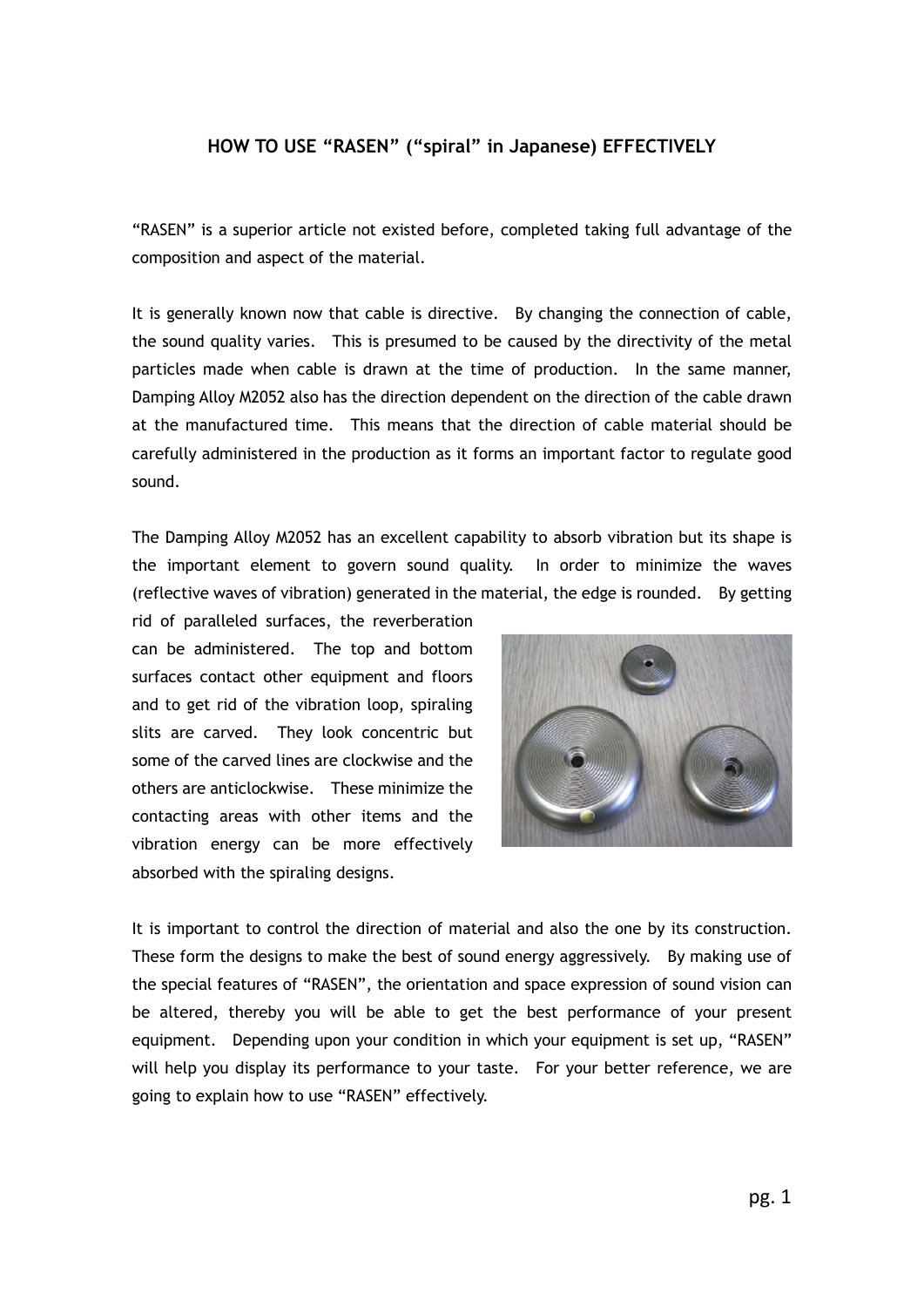## Example Usage for CD Players, Amplifiers, Etc.

RASEN has a mark in golden color as shown in Photo 1, indicating the direction. By changing the direction of this mark, sound energy (sound vision to be more exact) can be changed. The fundamental way to use it is to turn the mark upward and forward (to your side). When RASEN is placed under the attached foot of your audio equipment, that particular material sound is emphasized. So, please put it under the equipment body directly. If a RASEN is not thick enough, wooden pedestals are available as optional.

Photo 1



#### ◇ **Directivity of The Upper and Lower Sides**

Dwg. 1 shows an example where RASENs are placed under the CD player. When they are placed with the masks in front and upward, the sound from the loudspeaker will be directed a little upward and to the front. This is a setting position suitable when the loudspeakers are positioned lower than your eye level.

Next, let's direct RASEN marks in the reverse way (the mark is turned to the front and low side). You will observe that the sound is directed to a lower level. This is a suitable setting in case the loudspeakers are positioned higher than your eye level. The sound quality is also changed depending on the up/down direction. When the mark looks down, sound of lower frequencies becomes more substantial. These setting ways depend on your taste.

#### ◇ **Expansion or Narrowing of Sound**

This time, try to set up RASENs as shown in Dwg. 2. Expanded sound stage to the left and right will be heard in the space. This is effective in case the distance between the left and right loudspeakers is small. If set up as shown in Dwg. 3, sound image will be heard narrowed. This is effective when the distance between the left and right loudspeakers is big.



Front Side



Front Side



Front Side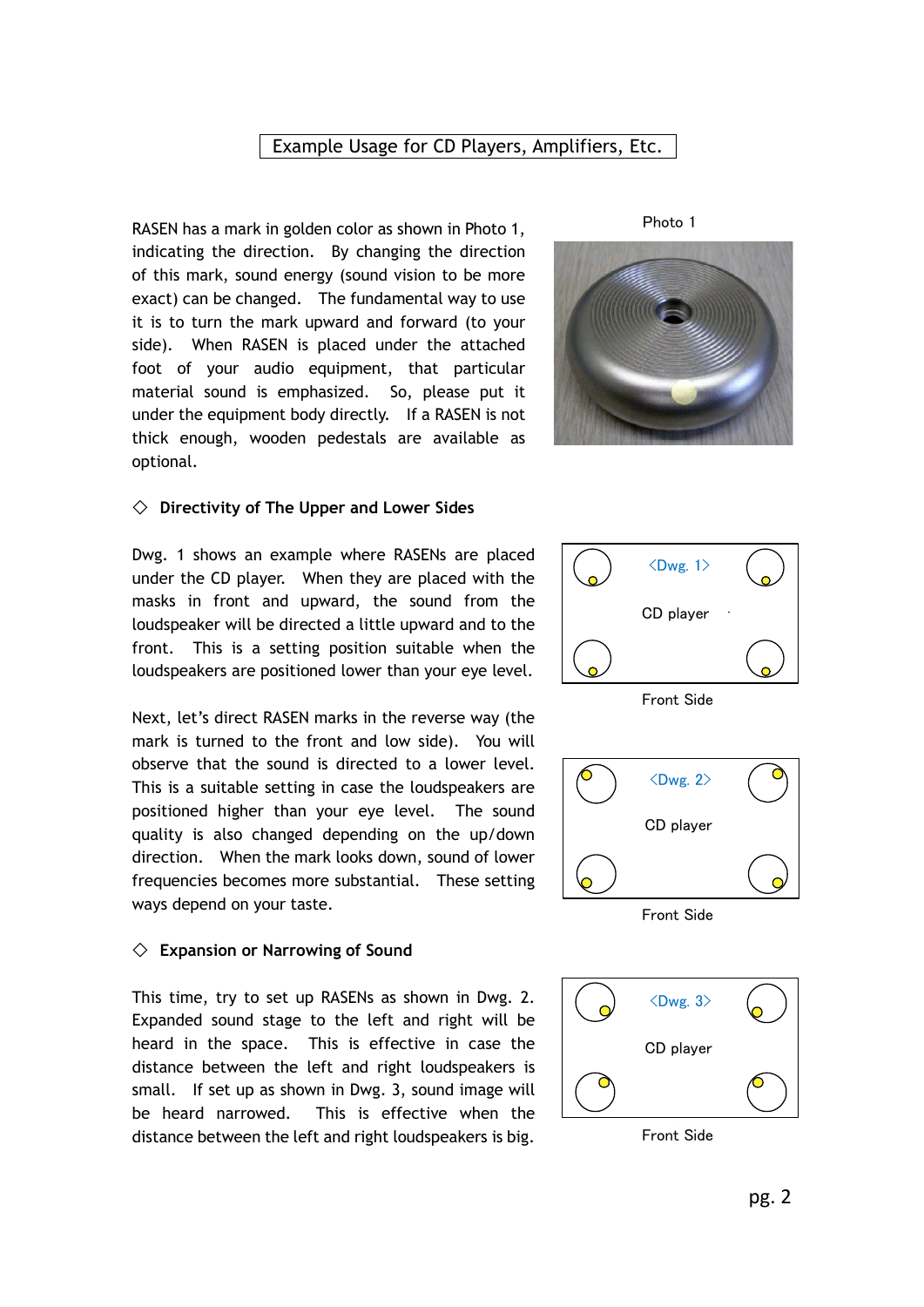## Applicable Examples with Loudspeakers

Application with loudspeakers is a bit different from the case with CD players. Dwg. 4 is a standard example with RASENs placed under the loudspeakers. In the same manner as the setting with a CD player, the direction is upward. Also, the sound comes out more to the front. High-tone range becomes more expansive.



Front Side

On the contrary, in case the marks are directed downward, base sound will be substantiated. The decision about the lower or higher direction is up to your choice. In case of loudspeakers, the same setting with the left and right loudspeakers will bring about a good result.

When RASENs are arranged as shown in Dwg. 5 looking backward, sound image retreats. This method is recommendable if live sense should be emphasized.

Next, the setting we could not recommend is illustrated in Dwg. 6. The sound image is unclear without its core. When the setting is made toward the inside, the sound is directed to the core but the direction is biased to the loudspeakers positions and the central sound image gets thin.

In case of loudspeakers, four kinds of directions are recommended: to the front, to the back, to the top and to the low side.

Whether the setting should be with 3 points or 4 points is to be decided to your taste. In case of the 3 points, one point at the front or at the back should be chosen also to your taste. For your reference, the sound tends to come forward with one point at the front. This applies to CD players, etc.



Front Side



Front Side



Front Side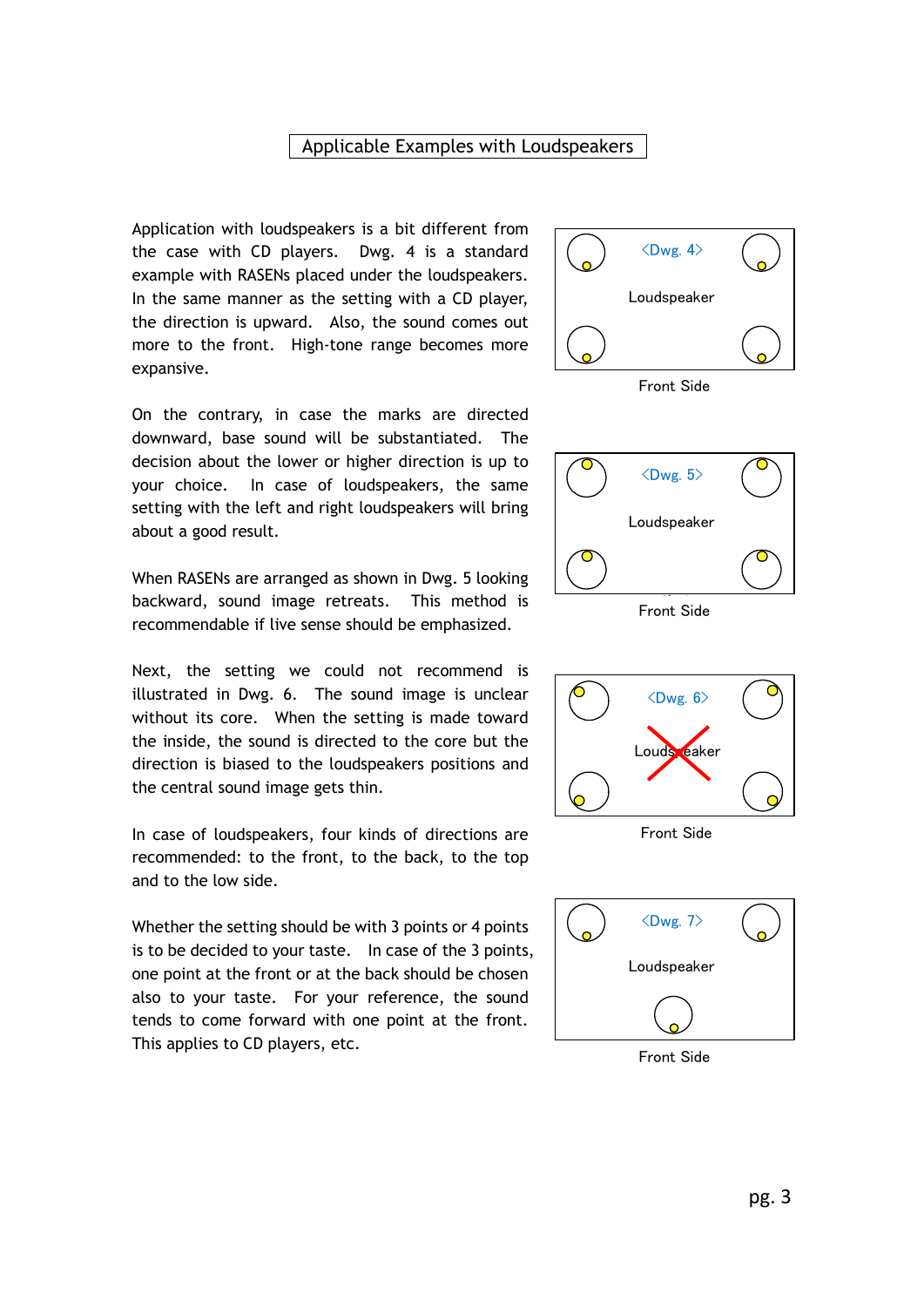#### Where RASEN Should be Used Effectively?

 $\diamondsuit$  If you are not familiar with RASEN, your usage is recommended at the sound inlet such as a CD player or an analog player. Since there are revolving part in the CD player or analog player, sound quality is improved by absorbing the vibrations efficiently. These equipment do not like unnecessary vibrations from the outside.

RASEN manufactured of damping alloy M2052 absorbs these unnecessary vibrations efficiently and help improve the sound quality of audio equipment.

- $\Diamond$  The next item where we would recommend to work with is loudspeakers. Loudspeakers vibrate quite a bit because they issue sound waves. The vibrations of loudspeakers are conveyed to the floor (or the setting place) and return through complicated routes. The key to succeed in improving loudspeaker sound lies in effectively damping unnecessary vibrations. RASENs cut unnecessary vibrations from the floor (or the setting place) and also absorb unnecessary vibrations of loudspeakers themselves. With these processes, unnecessary distortion around the periphery of sound lessened, thereby making it possible to obtain pure sound. For those who are particular about the sound, we would like to recommend placing RASENs also under the audio rack. Better effects can be obtained.
- $\diamondsuit$  After you have come to this process, we also recommend applying RASEN to your amplifier. The more you use, the more unnecessary elements causing distortion are eliminated and pure sound is obtained. RASEN is effective with both power amplifiers and preamplifiers.



Power amplifier